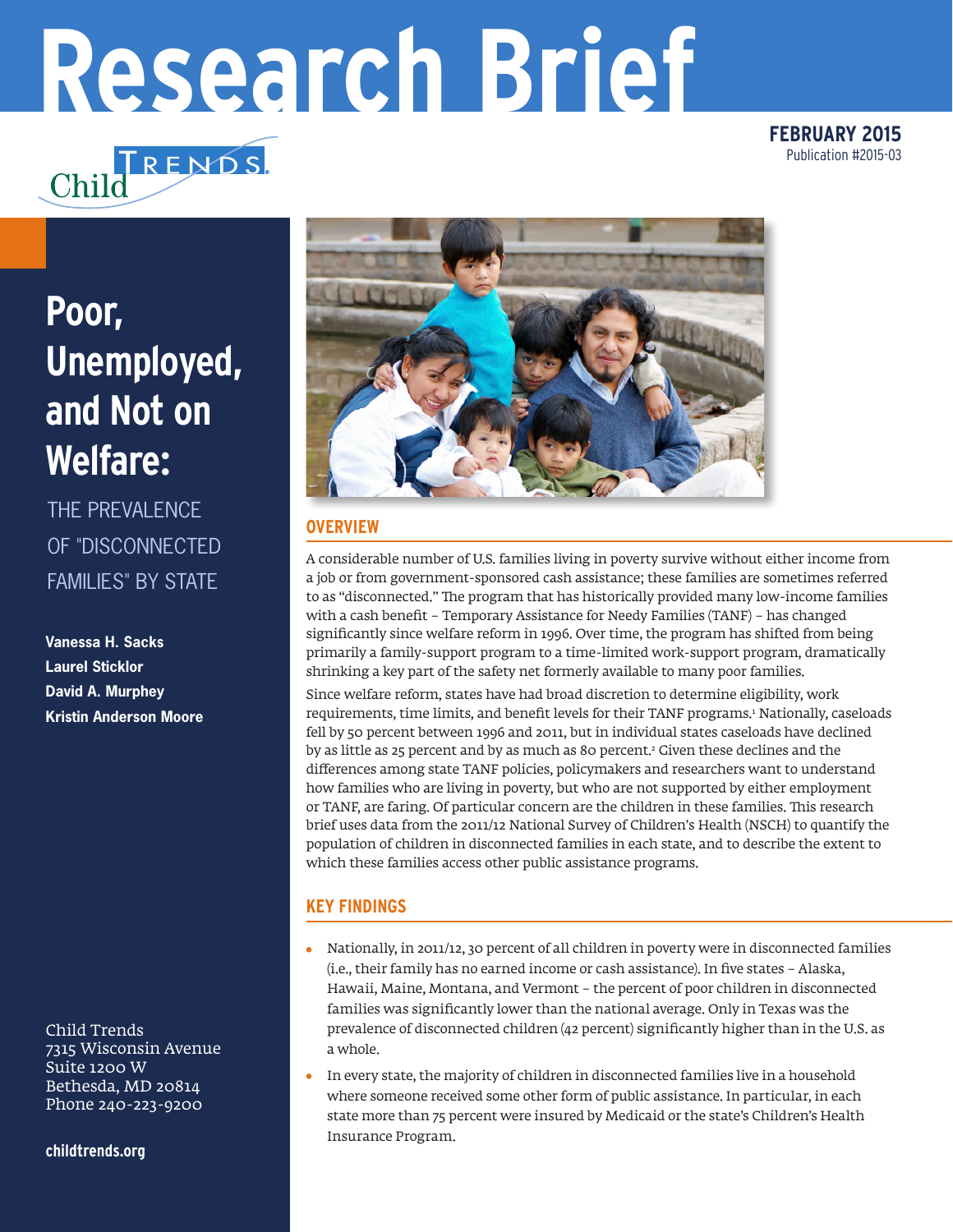

Overall, about half of the children in disconnected families live in a household that received three other types of public assistance: Medicaid or the state's Children's Health Insurance Program, free or reduced-price school meals, and the Supplemental Nutritional Assistance Program (SNAP, or food stamps). The percent of children in disconnected families that received all three of these supports varied widely by state – from 23 percent in Colorado to 71 percent in Kentucky.

#### **ANALYSIS**

We used data from the National Survey of Children's Health (NSCH) to quantify, in every state, the percent of children in disconnected families, and the percent who received other selected public assistance benefits. For the purposes of this brief, disconnected families are defined as those with a household income at or below the poverty line, in which (a) no one in the household worked at least 50 of the last 52 weeks, and (b) no one had received cash assistance through the TANF program in the past 12 months. The NSCH is representative of children at national and state levels, and the 2011/12 survey included a total sample of 95,677 children ages birth to 17. The survey was sponsored by the Maternal and Child Health Bureau of the U.S. Department of Health and Human Services, and collected data on a range of topics, including health, poverty, public assistance program participation, child well-being, and family functioning.

Four groups, all with household incomes at or below the federal poverty level, were compared (see Table 1):

- Disconnected: as described above, in which no household members were working or receiving TANF.
- No Work/TANF: families that received TANF, but no one in the household worked.
- Work/No TANF: families with at least one household member who was employed, but where no one received TANF.
- Work/TANF: families in which someone in the household was employed and someone received TANF.

For each state, we compare the prevalence of children in disconnected families, as well as those in the other three groups, to the national average. We then compare, within each state, children in disconnected families with those in all other poor families on their receipt of non-TANF benefits. See the Data and Methods section at the end of this brief for more information.

#### **Nearly one in three children in poverty were in disconnected families**

Nationally, 30 percent of all children in poverty (nearly five million) were in disconnected families in 2011/12 (see Table 1). Geographically, states in the southern region tended to have a high prevalence of disconnected families (see Figure 1). The lowest percentage of poor children in disconnected families was in Maine (17 percent), and the highest was in Texas (42 percent). The percent of poor children in disconnected families was significantly lower than the national average in Alaska, Hawaii, Maine, Montana, and Vermont, and significantly higher than the national average in Texas only.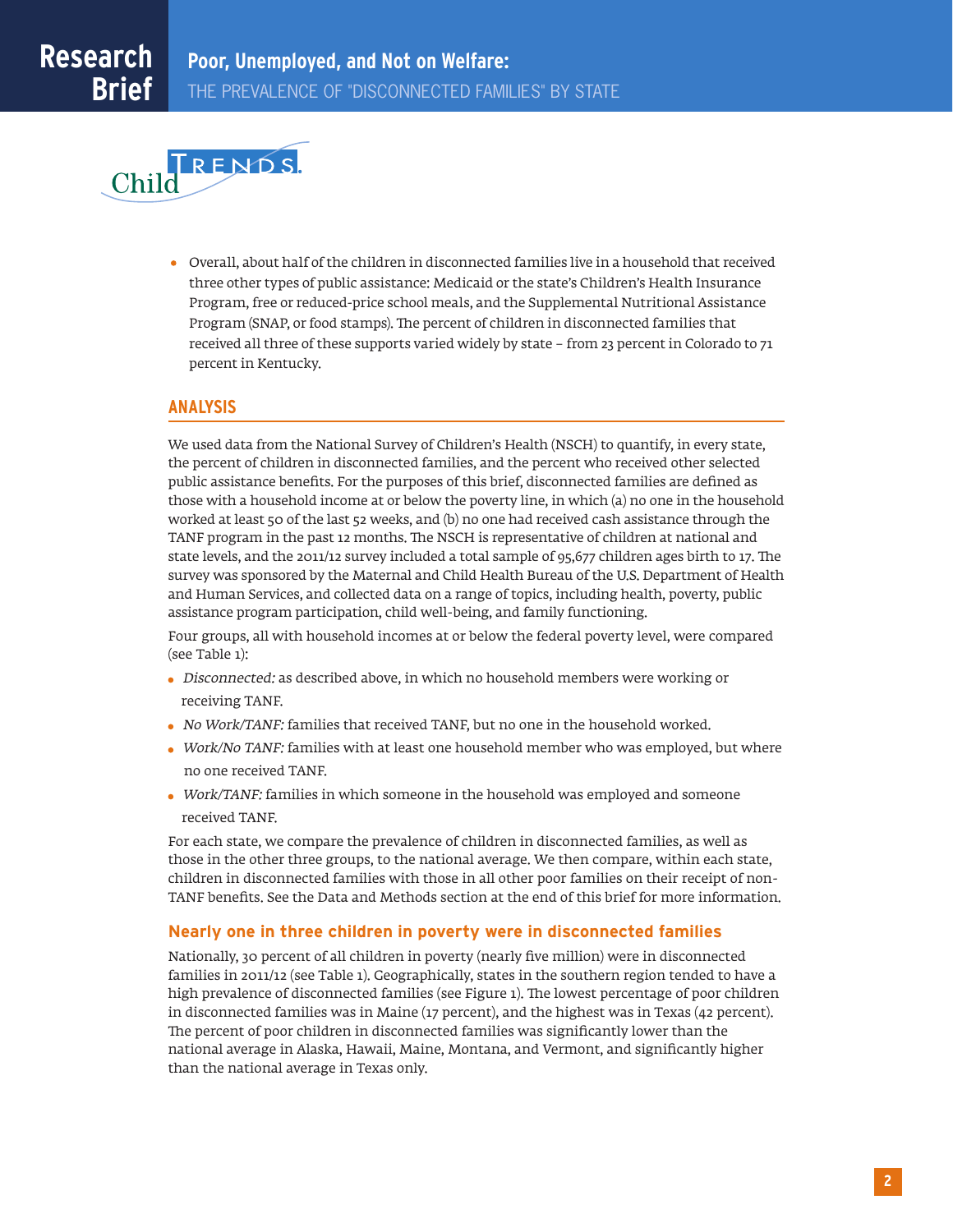



#### **Figure 1: Percentage of poor children in disconnected families, by state, 2011/12**

Conversely, 70 percent of poor children were not in disconnected families – nearly half (48 percent) of poor children were in a Work/No TANF household, 11 percent were in a No Work/ TANF household, and 11 percent were in a Work/TANF household (see Table 1). In the majority of states, poor children were similarly distributed across the four sub-groups, with a few exceptions. For example, in Alaska and Maine, more children were in families using TANF, and fewer were in families not using TANF, compared with the national averages. In Alaska, the District of Columbia, Maine, Massachusetts, Vermont, and West Virginia, fewer children were in families who were working and not receiving TANF, compared with the national average. On the other hand, in Arizona, Arkansas, Montana, Nebraska, North Dakota, Utah, and Wyoming, the percent of children in families who were working and not receiving TANF was higher than the national average.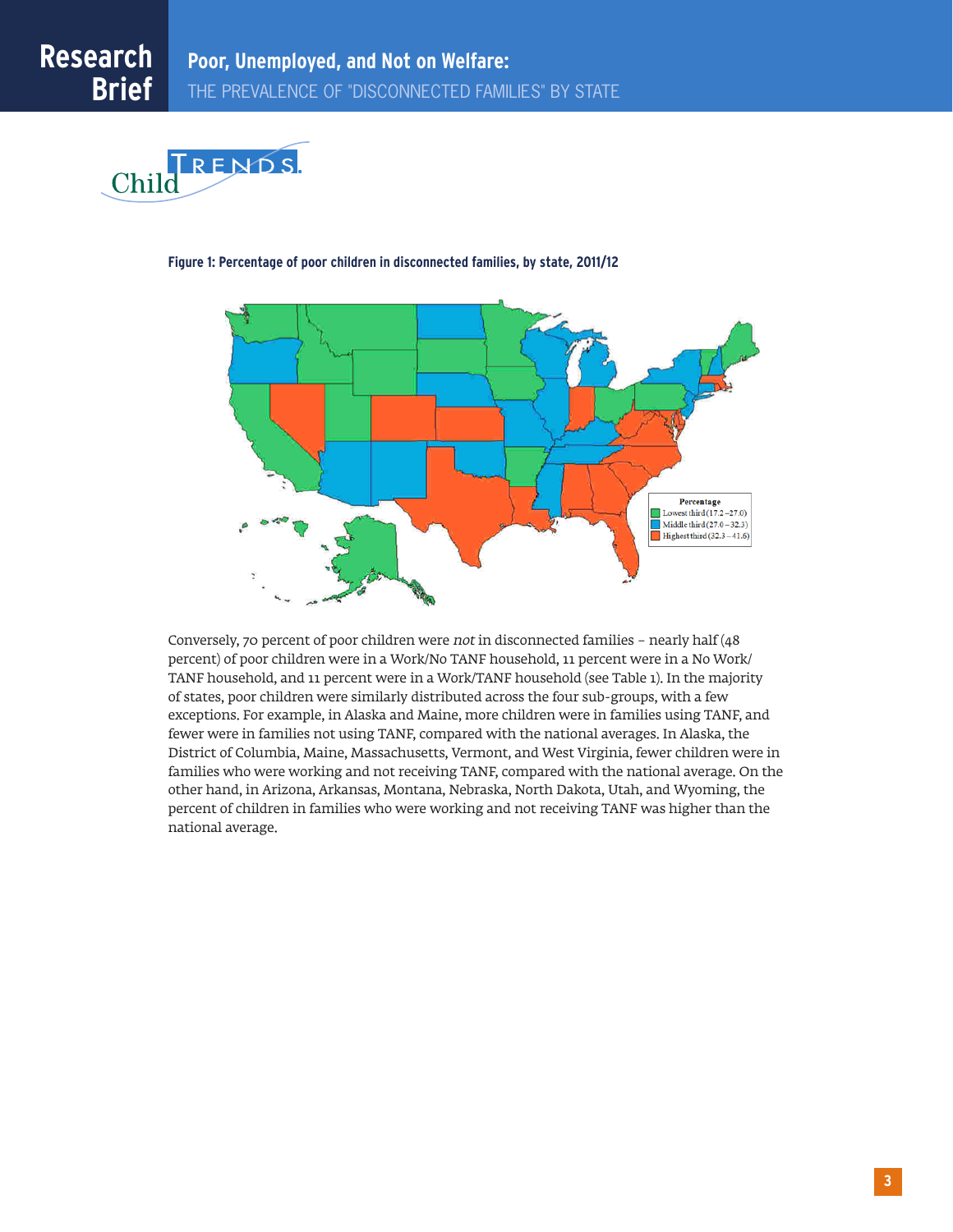

|                      | Disconnected (No Work/<br><b>No TANF)</b> | No Work/<br><b>TANF</b>   | Work/<br><b>No TANF</b> | Work/TANF                 |
|----------------------|-------------------------------------------|---------------------------|-------------------------|---------------------------|
| <b>United States</b> | 30                                        | 11                        | 48                      | 11                        |
| Alabama              | 35                                        | 10 <sup>°</sup>           | 48                      | $\overline{7}$            |
| Alaska               | 22 <sub>b</sub>                           | $20_a$                    | 35 <sub>b</sub>         | 24 <sub>a</sub>           |
| Arizona              | 31                                        | 6 <sub>b</sub>            | $57_a$                  | 6                         |
| Arkansas             | 23                                        | 10                        | 63 <sub>a</sub>         | $\mathbf{4}_{\mathrm{b}}$ |
| California           | 24                                        | 18                        | 43                      | 15                        |
| Colorado             | 38                                        | 11                        | 42                      | 9                         |
| Connecticut          | 27                                        | $\bf 8$                   | 53                      | 12                        |
| Delaware             | 34                                        | 13                        | 43                      | 10 <sup>°</sup>           |
| District of Columbia | 23                                        | $29_a$                    | 21 <sub>b</sub>         | 28 <sub>a</sub>           |
| Florida              | 35                                        | 5 <sub>b</sub>            | 50                      | 11                        |
| Georgia              | 34                                        | 6 <sub>b</sub>            | 51                      | 8                         |
| Hawaii               | 20 <sub>b</sub>                           | 9                         | 54                      | 17                        |
| Idaho                | 27                                        | $\overline{7}$            | 56                      | 11                        |
| Illinois             | 29                                        | 9                         | 55                      | $\overline{7}$            |
| Indiana              | 34                                        | 16                        | 43                      | 8                         |
| lowa                 | 26                                        | 17                        | 44                      | 13                        |
| Kansas               | 36                                        | $\overline{1}$            | 49                      | 9                         |
| Kentucky             | 31                                        | 15                        | 44                      | 9                         |
| Louisiana            | 33                                        | $\mathbf{4}_{\mathrm{b}}$ | 57                      | 6 <sub>b</sub>            |
| Maine                | 17 <sub>b</sub>                           | $26_a$                    | 35 <sub>b</sub>         | $22_a$                    |
| Maryland             | 36                                        | 11                        | 41                      | 12                        |
| Massachusetts        | 37                                        | $20\,$                    | 33 <sub>b</sub>         | 11                        |
| Michigan             | 27                                        | 16                        | 42                      | 15                        |
| Minnesota            | 23                                        | 15                        | 44                      | 18                        |
| Mississippi          | 27                                        | 10                        | 52                      | 11                        |
| Missouri             | 29                                        | 8                         | 51                      | 12                        |
| Montana              | 22 <sub>h</sub>                           | 9                         | 62 <sub>a</sub>         | $\overline{1}$            |
| Nebraska             | 30                                        | 5 <sub>b</sub>            | 59 <sub>a</sub>         | $\boldsymbol{6}$          |
| Nevada               | 32                                        | 13                        | 41                      | 13                        |
| <b>New Hampshire</b> | 31                                        | $20\,$                    | 39                      | 10 <sup>°</sup>           |
| New Jersey           | 29                                        | 10 <sup>°</sup>           | 48                      | 13                        |
| <b>New Mexico</b>    | 30 <sup>°</sup>                           | $\overline{7}$            | 56                      | 8                         |

#### **Table 1: Work status and TANF receipt among children in poor families, percentages by state, 2011/12**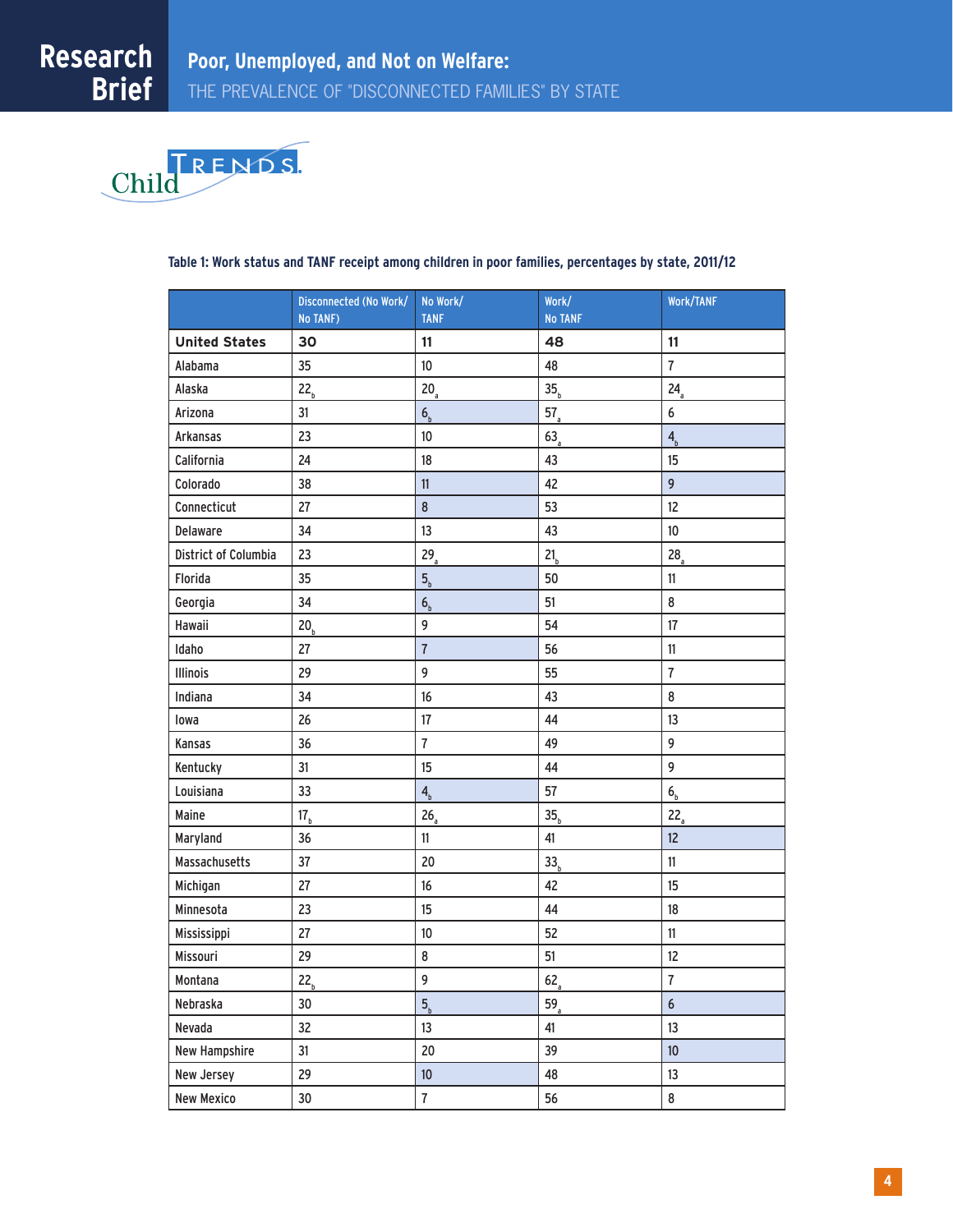

#### Disconnected (No Work/ No TANF) No Work/ TANF Work/ No TANF Work/TANF New Mexico | 30 | 7 | 56 | 8 New York 127 15 16 11 North Carolina | 34 | 8 | 51 | 6 North Dakota  $\begin{array}{|c|c|c|c|c|}\n\hline\n8 & 5 & 62 & 62 \\
\hline\n\end{array}$ Ohio | 25 | 14 | 44 | 18 Oklahoma | 28 | 7 | 56 | 9 Oregon 31 13 46 9 Pennsylvania  $\begin{vmatrix} 23 & 22 \end{vmatrix}$  22,  $\begin{vmatrix} 42 & 13 \end{vmatrix}$ Rhode Island 39 13 41 7 South Carolina  $\begin{array}{ccc} 33 & 17 & 50 \\ 33 & 50 & 50 \\ \end{array}$ South Dakota | 26 | 12 | 50 | 13 Tennessee 30 14 39 17 Texas  $42<sub>a</sub>$   $3<sub>b</sub>$  51 5 Utah  $25$  5<sub>b</sub> 62<sub>a</sub> 7 Vermont  $19_b$   $31_a$   $34_b$   $17$ Virginia  $33$   $5<sub>b</sub>$  59 3 Washington 24 17 46 12 West Virginia  $\begin{array}{|c|c|c|c|c|}\hline \end{array}$  33  $\begin{array}{|c|c|c|c|}\hline \end{array}$  40<sub>b</sub>  $\begin{array}{|c|c|c|}\hline \end{array}$  9 Wisconsin | 28 | 11 | 50 | 10 Wyoming  $\begin{array}{|c|c|c|c|c|}\n\hline\n8&\text{64}_{\color{red}a}&\text{7}_{\color{red}b}&\text{2}_{\color{red}b}&\text{2}_{\color{red}b}&\text{2}_{\color{red}b}&\text{2}_{\color{red}b}&\text{2}_{\color{red}b}&\text{2}_{\color{red}b}&\text{2}_{\color{red}b}&\text{2}_{\color{red}b}&\text{2}_{\color{red}b}&\text{2}_{\color{red}b}&\text{2}_{\color{red}b}&\text{2}_{\color{red}b}&\text{2}_{\color{red}b}&\text{2}_{\color$

#### **Table 1: Work status and TANF receipt among children in poor families, percentages by state, 2011/12**

 $_{\rm a}$  Indicates percentage is significantly *higher* (at p < 0.05) than the corresponding national average.

 $_{\textrm{\tiny{b}}}$  Indicates percentage is significantly *lower* (at p < 0.05) than the corresponding national average.

Note; Shaded cells indicate estimates with a relative standard error greater than 30%. Caution should be used in interpreting these<br>estimates as they are below standards of precision or reliability often used in analysis o 2011/12 data.

#### **Most children in disconnected families access other public assistance**

The majority of children in disconnected families live in households where they or another child received some form of public assistance other than TANF, including Medicaid or a state Children's Health Insurance Program (CHIP), free or reduced-price school meals, or the Supplemental Nutritional Assistance Program (SNAP, formerly food stamps) (see Table 2).i In every state, at least one of these was accessed by more than 80 percent of children in disconnected families (data not shown).

The extent to which children in disconnected families accessed each of these other forms of public assistance varied. Nine out of ten (91 percent) children in poor families disconnected from TANF and employment were insured by Medicaid or CHIP, making it the most commonly received form of other public assistance nationally. This high level of use held across all states. Around three-quarters of children in disconnected families lived in a household where they or another child received free or reduced-price school meals. Use of free/reduced-price school meals ranged from 58 percent in Pennsylvania to 93 percent in Massachusetts. Additionally, about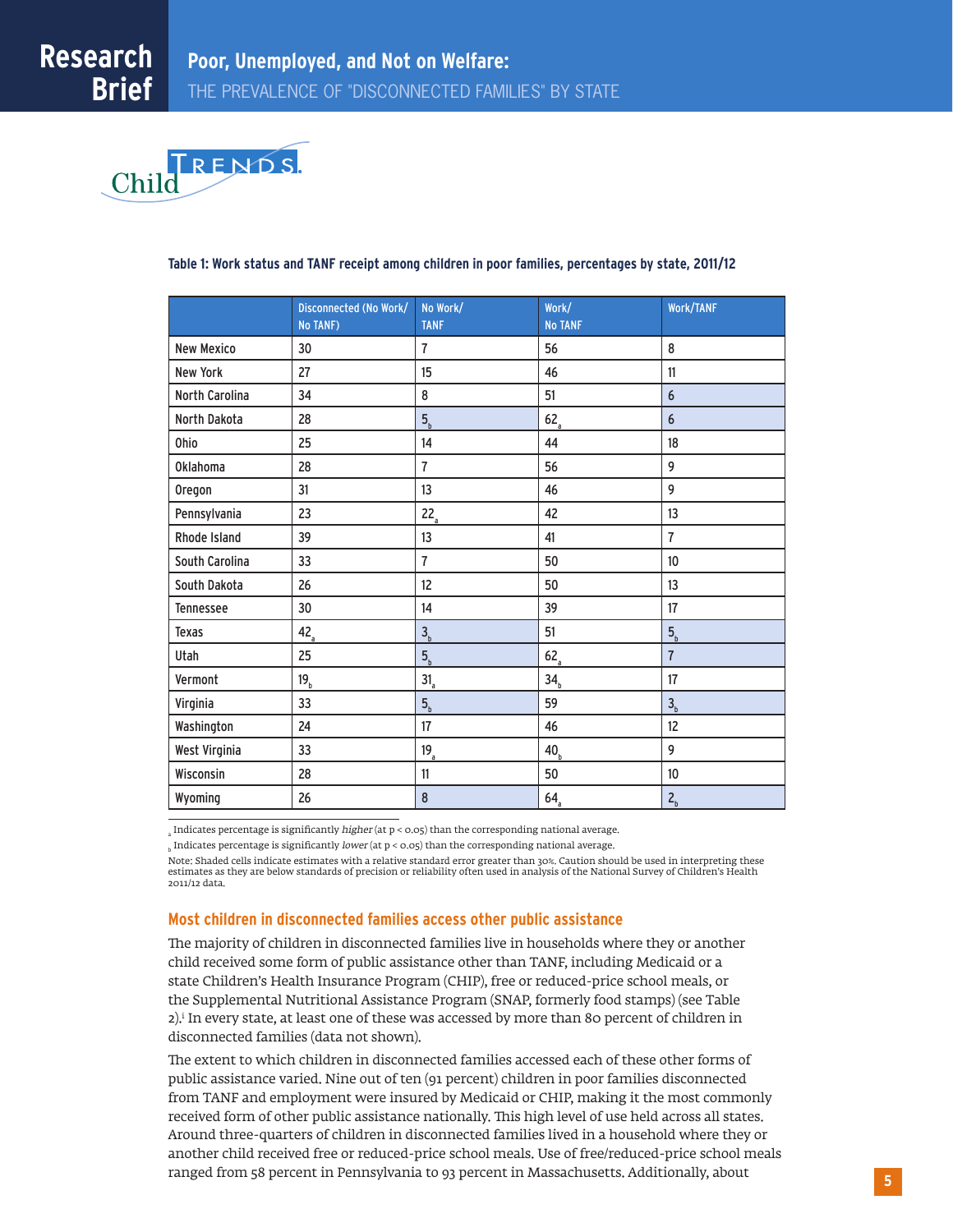

three-quarters of children in disconnected families lived in a household where they or another child received SNAP. In every state, the majority of children in disconnected families received SNAP, except in California (49 percent) and the District of Columbia (47 percent).<sup>ii</sup>

In addition, we compared the receipt of non-TANF public assistance among the households of children in poor disconnected families to receipt among poor non-disconnected families. On average, nationally, there was no statistically significant difference in receipt of free/reducedprice school meals compared with non-disconnected poor children (77 percent versus 79 percent; not shown) or SNAP (73 percent versus 74 percent; not shown). However, children in disconnected families were more likely to be insured by Medicaid/CHIP than children in nondisconnected poor families (91 percent versus 87 percent; not shown).

There were also differences between children in disconnected families and other poor children in some states (differences are denoted by a subscript in Table 2). For example, in California, the District of Columbia, and Maryland, a lower percent of children in disconnected families received SNAP than other children in poverty. In Arizona and Louisiana, the percent of children in disconnected families who received SNAP was higher than it was for other children in poverty.

Overall, nearly half of children in disconnected families were in households that received benefits from all three of these public assistance programs (see Table 2). This varied by state, from 23 percent in Colorado to 71 percent in Kentucky. In Arizona and Louisiana, children in disconnected families were more likely than other children in poverty to have received all three types of other public assistance, while in Colorado, the District of Columbia, and Maine, children in disconnected families were less likely than other children in poverty to have received all three types of public assistance.

i The NSCH also asks parents about the use of The Special Supplemental Nutrition Program for Women, Infants, and Children (WIC), but the program only applies to pregnant women and mothers of children up to age five. For purposes of comparison with the other programs, we do not include WIC participation in this analysis.

iiThe NSCH asks parents whether any child in the household receives SNAP and free/reduced-price meals, therefore the percentages presented here are the percent of children in a household where at least one child was receiving these benefits. For readers' convenience, for the remainder of this brief we will refer to "children receiving SNAP" or "children receiving free or reduced-price meals."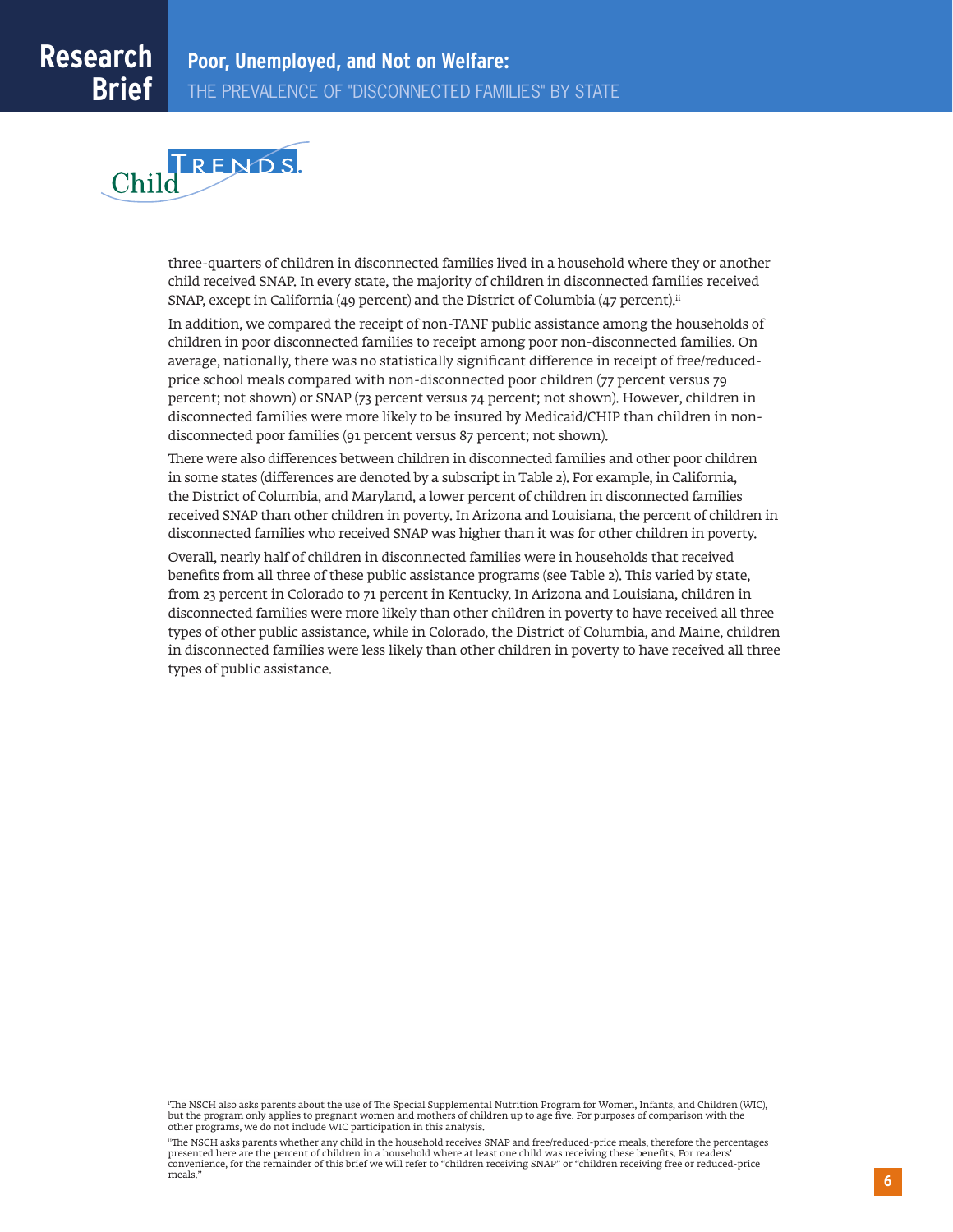

#### **Table 2: Of children in disconnected families, percent whose households received selected public assistance benefits, 2011/12**

|                      | Medicaid/ CHIP  | Free or reduced-price<br>meals | <b>SNAP (Food Stamps)</b> | All 3 programs  |
|----------------------|-----------------|--------------------------------|---------------------------|-----------------|
| <b>United States</b> | 91 <sub>c</sub> | 77                             | 73                        | 49              |
| Alabama              | 86              | 84                             | 79                        | 52              |
| Alaska               | 91              | 73                             | 82                        | 45              |
| Arizona              | 96              | 84                             | 86 <sub>c</sub>           | 66,             |
| Arkansas             | 99              | 78                             | 74                        | 60              |
| California           | 84              | 78                             | $49_d$                    | 33              |
| Colorado             | 89 <sub>c</sub> | 73                             | 63                        | 23 <sub>d</sub> |
| Connecticut          | 86              | 91                             | 87                        | 60              |
| Delaware             | 91              | 78                             | 73                        | 56              |
| District of Columbia | 91              | 70 <sub>d</sub>                | $47_{d}$                  | 38 <sub>d</sub> |
| Florida              | 88              | 86                             | 79                        | 56              |
| Georgia              | 89              | 81                             | 79                        | 53              |
| Hawaii‡              | 84              | 80                             | 63                        | 52              |
| Idaho                | 88              | 66                             | 81                        | 50              |
| Illinois             | 97              | 80                             | 71                        | 49              |
| Indiana              | 98              | 68                             | 77                        | 46              |
| lowa                 | 83              | 86                             | 76                        | 49              |
| Kansas               | 95              | 89                             | 62                        | 48              |
| Kentucky             | 93              | 89                             | 94                        | 71              |
| Louisiana            | 90              | 89                             | 81 <sub>c</sub>           | 68 <sub>c</sub> |
| Maine                | 95              | 65                             | 81                        | 50 <sub>d</sub> |
| Maryland             | 97              | 69                             | $55_{d}$                  | 41              |
| Massachusetts        | 92              | 93                             | 82                        | 70              |
| Michigan             | 92              | 82                             | 81                        | 61              |
| Minnesota‡           | 99 <sub>c</sub> | 70                             | 69                        | 41              |
| Mississippi          | 93              | 79                             | 71                        | 49              |
| Missouri             | 91              | 84                             | 90                        | 67              |
| Montana              | 91              | 78                             | 83                        | 56              |
| Nebraska             | 88              | 88                             | 57                        | 40              |
| Nevada               | 84              | 71                             | 60                        | 43              |
| New Hampshire‡       | 89              | 76                             | 67                        | 50              |
| New Jersey           | 89              | 69                             | 62                        | 47              |
| <b>New Mexico</b>    | 96              | 76                             | 78                        | 54              |
| New York             | 96              | 77                             | 73                        | 47              |
| North Carolina       | 93              | 82                             | 80                        | 60              |
| North Dakota‡        | 94 <sub>c</sub> | 66                             | 87                        | 46              |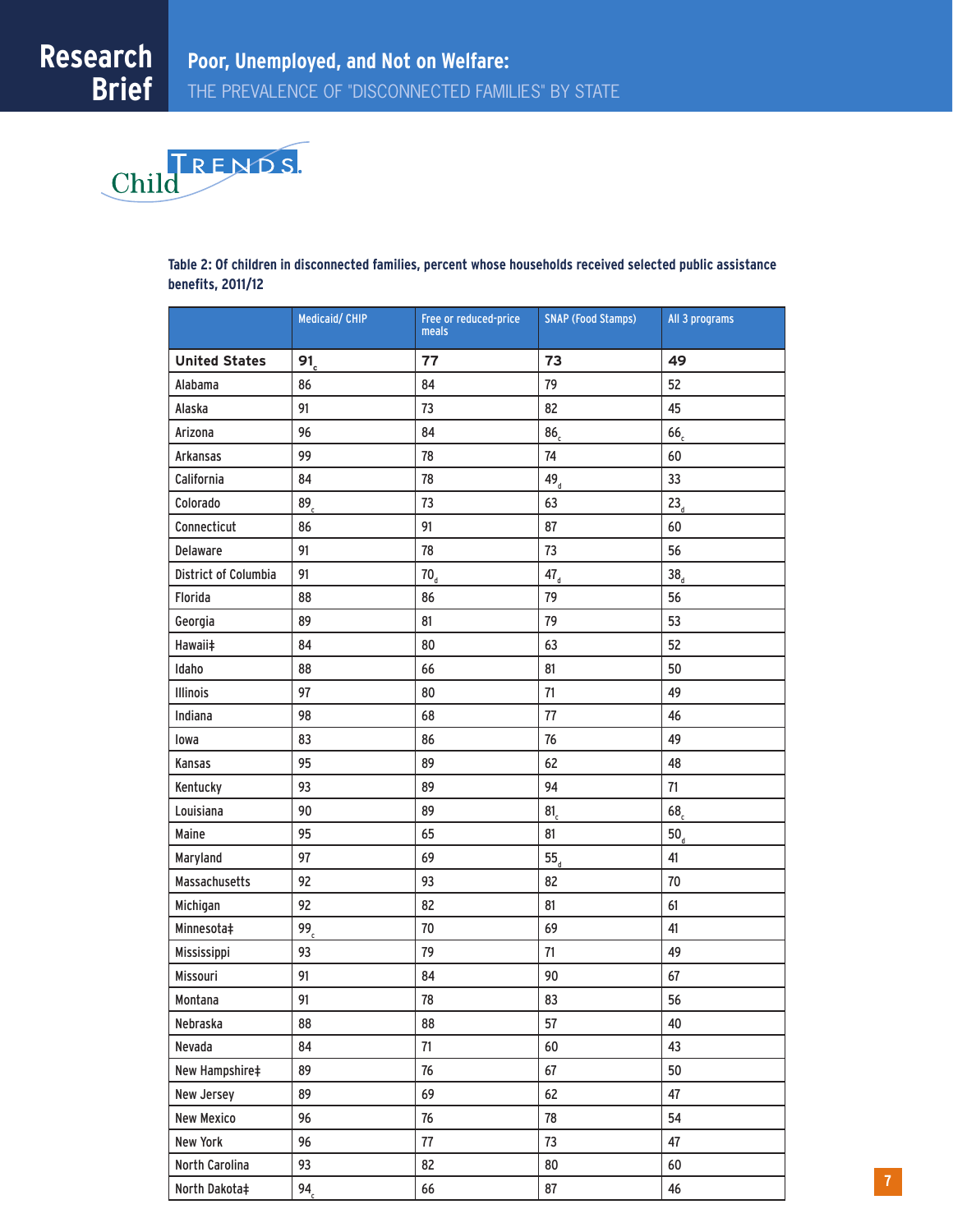

#### **Table 2: Of children in disconnected families, percent whose households received selected public assistance benefits, 2011/12**

|                  | <b>Medicaid/CHIP</b> | Free or reduced-price<br>meals | <b>SNAP (Food Stamps)</b> | All 3 programs |
|------------------|----------------------|--------------------------------|---------------------------|----------------|
| <b>Ohio</b>      | 91                   | 75                             | 90                        | 63             |
| <b>Oklahoma</b>  | 96                   | 83                             | 68                        | 49             |
| Oregon           | 81                   | 64                             | 73                        | 40             |
| Pennsylvania     | 89                   | 58                             | 56                        | 39             |
| Rhode Island     | 97                   | 83                             | 80                        | 56             |
| South Carolina   | 96 <sub>c</sub>      | 79                             | 84                        | 63             |
| South Dakota     | 92                   | 80                             | 84                        | 50             |
| <b>Tennessee</b> | 96                   | 76                             | 84                        | 53             |
| Texas            | 90                   | 68                             | 70                        | 40             |
| Utah             | 80                   | 67                             | 64                        | 40             |
| Vermont‡         | 100                  | 77                             | 72                        | 57             |
| Virginia‡        | 78                   | 79                             | 65                        | 39             |
| Washington       | 81                   | 73                             | 83                        | 40             |
| West Virginia    | 95                   | 82                             | 91                        | 66             |
| Wisconsin        | 93                   | 78                             | 90                        | 70             |
| Wyoming‡         | 100                  | 76                             | 71                        | 47             |

c Indicates the odds of being in this category are significantly higher (at p < 0.05) among disconnected poor children than among poor children in non-disconnected families.

‡ Readers should use caution in interpreting estimates for this state as they are based on an unweighted sample size of fewer than 50 children in disconnected families.

<sup>&</sup>lt;sub>a</sub>Indicates the odds of being in this category are significantly *lower* (at p < 0.05) among disconnected poor children than among<br>poor children in non-disconnected families.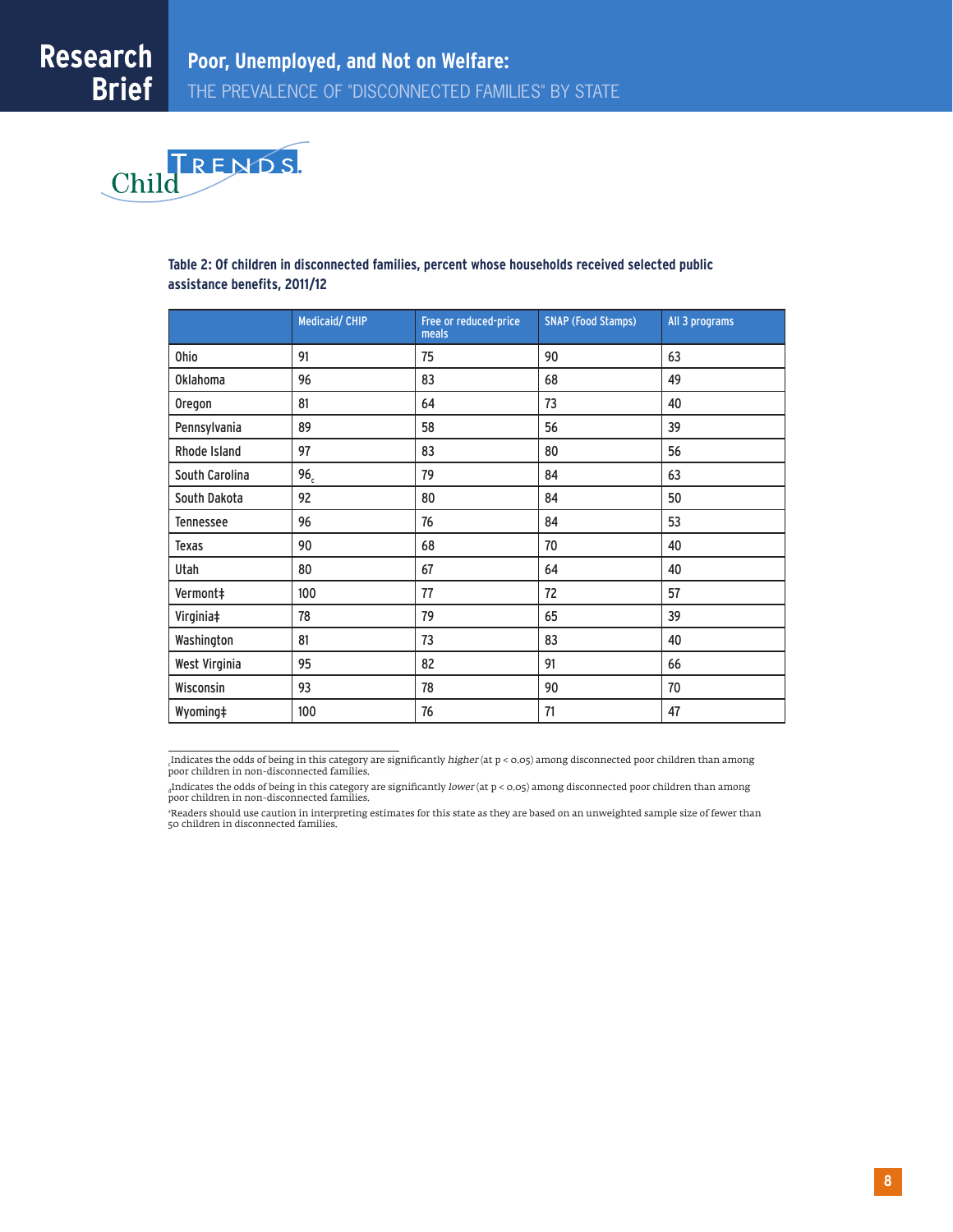

#### **CONCLUSION**

Disconnection is common in the U.S. – in 40 states and the District of Columbia, in 2011/12, about one in three poor children lived in a household in which no adult was working or receiving cash assistance. Engagement in the workforce and use of TANF varied across the country; in some states, less than one in ten poor families received TANF. Like other families in poverty, nearly all disconnected families accessed other public assistance programs to make ends meet. In particular, in the U.S. overall and in several states, children in disconnected families were more likely than children in other poor families to be insured by Medicaid or the state's Children's Health Insurance Program. It is important to note that, unlike TANF, the other three programs examined in this brief do not impose time limits on participation. In addition, it is likely that some portion of the disconnected group are families in which adults face significant barriers to employment – from transportation difficulties and lack of affordable child care, to serious health problems – and have run up against federally- or state-mandated time limits. While public assistance is only one way disconnected families get by,3 the findings presented in this brief highlight the need for decision makers to consider this potentially vulnerable group within their own state, and the opportunities available to all poor parents to provide for their children's health, safety, and well-being.

This research was funded by the Annie E. Casey Foundation. We thank them for their support but acknowledge that the findings and conclusions presented in this report are those of the authors alone, and do not necessarily reflect the opinions of the Foundation.

© Child Trends 2015. May be reprinted with citation.



Child Trends is a nonprofit, nonpartisan research center that studies children at all stages of development. Our mission is to improve the lives and prospects of children and youth by conducting high-quality research and sharing the resulting knowledge with practitioners and policymakers. For additional information, including publications available to download, visit our website at childtrends.org.